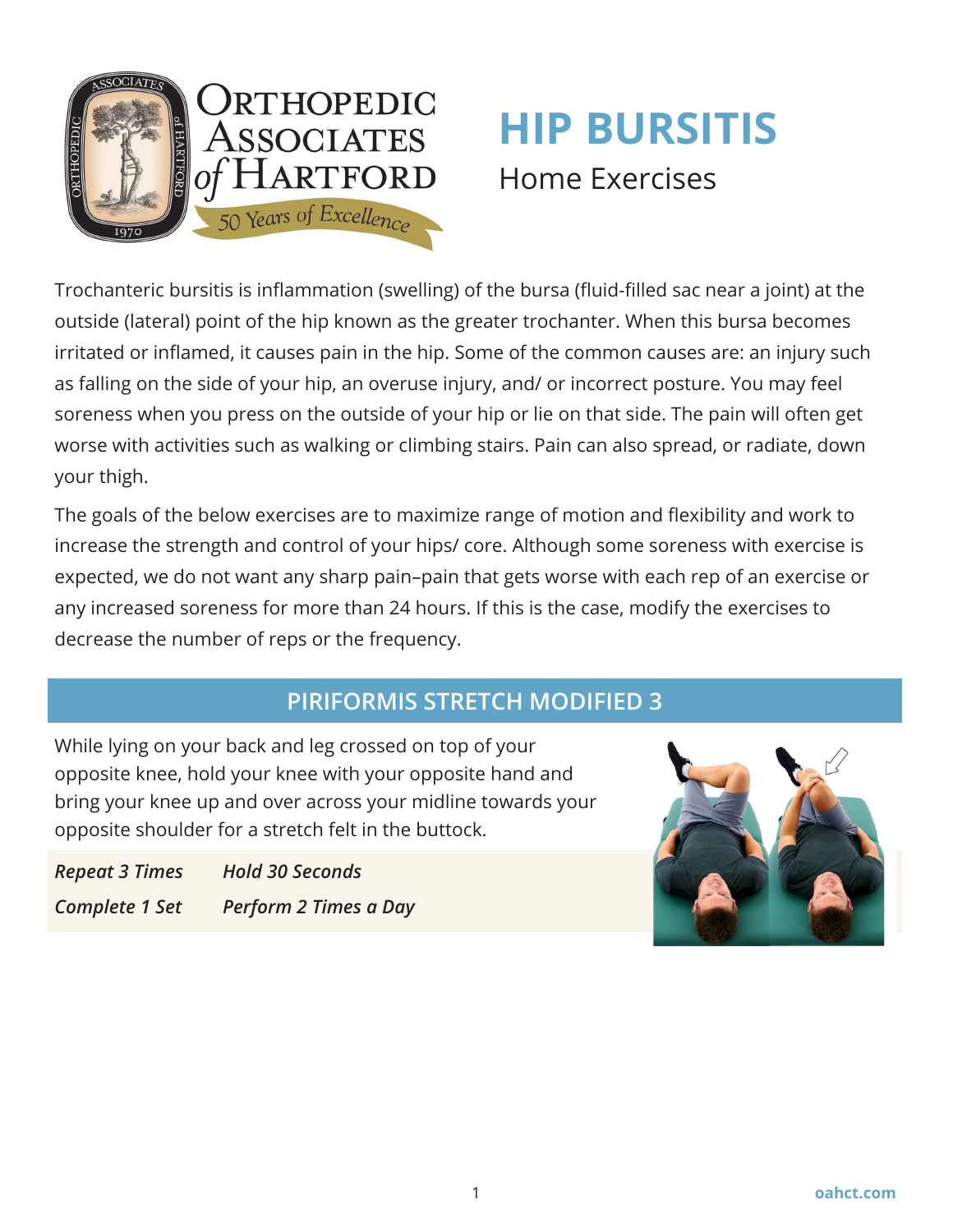## **PIRIFORMIS STRETCH (Figure Four)**

While lying down, bend up one knee keeping the foot on the mat or floor. Bend opposite leg and cross ankle over the bent knee. Gently push inside of crossed leg at knee. You should feel the stretch in the back of the buttock of crossed leg.

*Repeat 3 Times Hold 30 Seconds Complete 1 Set Perform 2 Times a Day*

## **HALF KNEEL HIP FLEXOR STRETCH**

While kneeling down on one knee, lean forward and bend your front knee until a stretch is felt along the front hip area of the knee-down side.

*Repeat 3 Times Hold 30 Seconds Complete 1 Set Perform 2 Times a Day*

#### **PELVIC TILT - SUPINE**

Lie on your back with your knees bent. Next, arch your low back and then flatten it repeatedly. Your pelvis should tilt forward and back during the movement. Move through a comfortable range of motion.

*Repeat 10 Times Hold 1 Second Complete 2 Sets Perform 2 Times a Day*







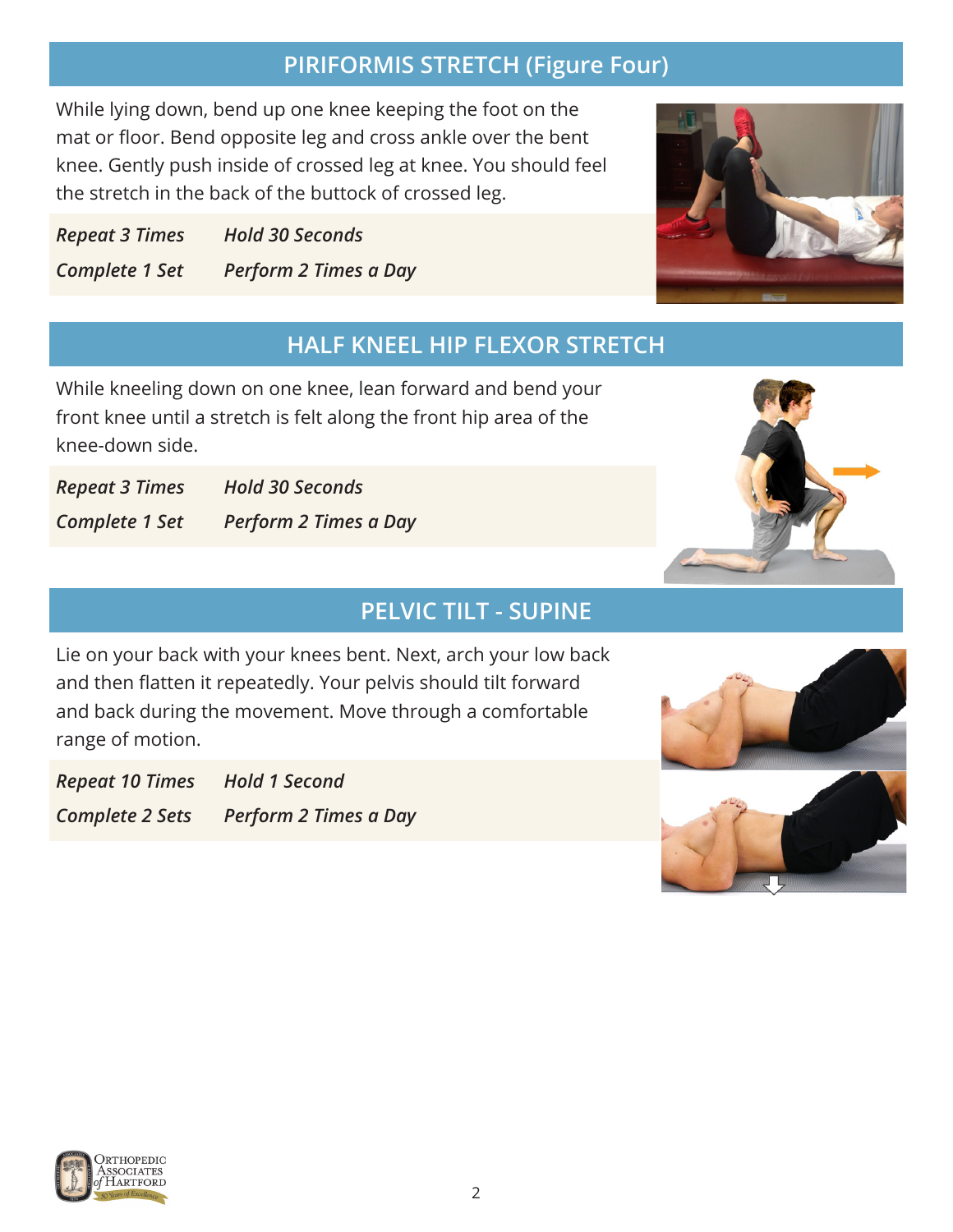## **PELVIC TILT WITH MARCH (I)**

Lie on back with knees bent up and both feet on mat. Tighten your stomach muscles and flatten your back against the table. While holding this position, lift one leg up keeping a bend in the knee. Return leg down slowly. Alternate between lifting left and right legs, making sure to keep back flat on the table.

#### *Repeat 10 Times*

*Complete 2 Set Perform 2 Times a Day*

## **BRIDGING**

While lying on your back with knees bent, tighten your lower abdominals, squeeze your buttocks and then raise your buttocks off the floor/bed as creating a "Bridge" with your body. Hold and then lower yourself and repeat.

*Repeat 10 Times Hold 1 Second Complete 1 Set Perform 2 Times a Day*

## **FROG BRIDGE**

Start by lying on your back with the soles of your feet touching each other and your arms to your sides for support.

Next, press down with your legs and raise your buttocks up off the floor into a bridge position as shown.

Hold then, lower your buttocks to the ground back to the starting position and repeat.

*Repeat 10 Times Hold 1 Second Complete 1 Set Perform 2 Times a Day*